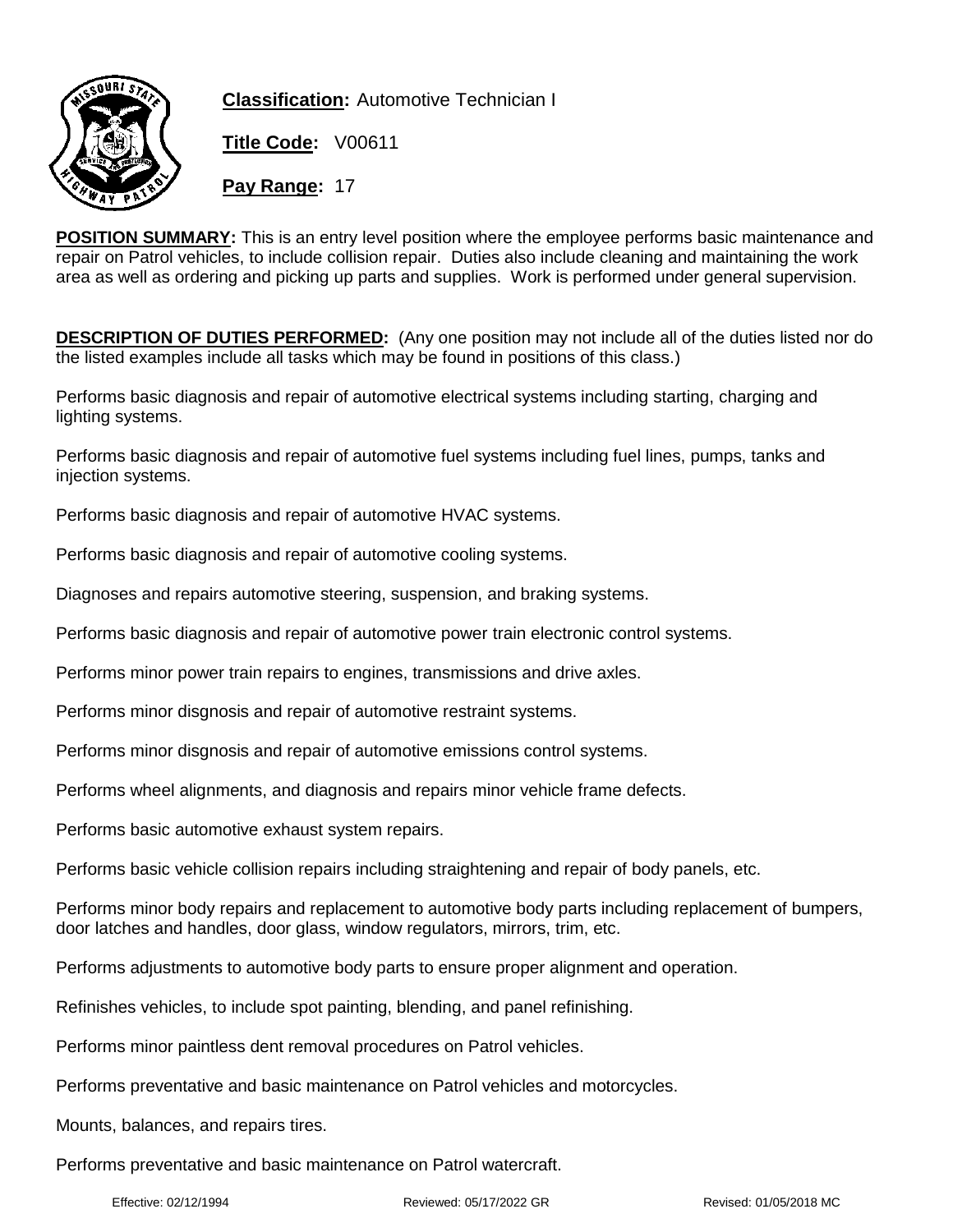Performs Missouri Motor Vehicle Inspections.

Maintains and installs emergency lighting and sirens.

Fabricates brackets and other small parts necessary for the installation of emergency lighting and sirens.

Cleans and details Patrol vehicels, watercraft, and equipment.

Transports Patrol vehicles to and from dealerships; drives serviced vehicles to ensure they are operating properly.

Picks up, delivers and unloads parts or supplies.

Prepares appropriate paperwork documenting any maintenance or repairs.

Performs other related work as assigned.

**REQUIRED KNOWLEDGE, SKILLS, AND ABILITIES:** Knowledge of the standard practices, methods, tools and equipment of the automotive mechanic trade.

Knowledge of automotive systems including but not limited to steering, suspension, brakes, engines, transmissions, drive axles, fuel, cooling, electrical, and engine and body control systems.

Knowledge of the occupational hazards and standard safety precautions of the automotive technician trade.

Basic knowledge of watercraft repair procedures.

Knowledge of automotive collision repair procedures.

Knowledge of automotive refinish products.

Knowledge of proper and safe application technique of automotive refinish products.

Skill in automotive collision repair.

Skill in the use of tools and in operating equipment, including computer diagnostic equipment, utilized in the automotive technician trade.

Skill in the diagnosis and repair of minor defects in motor equipment.

Skill in performing minor welding tasks using oxyacetylene and electric arc welding equipment.

Ability to document repairs to and parts used on Patrol vehicles and watercraft.

Ability to work under varying climatic conditions.

Ability to work independently with general supervision.

Ability to lift at least 50 pounds to move parts, tools, and supplies associated with a garage facility.

Ability to operate a rollback car carrier to transport disabled vehicles.